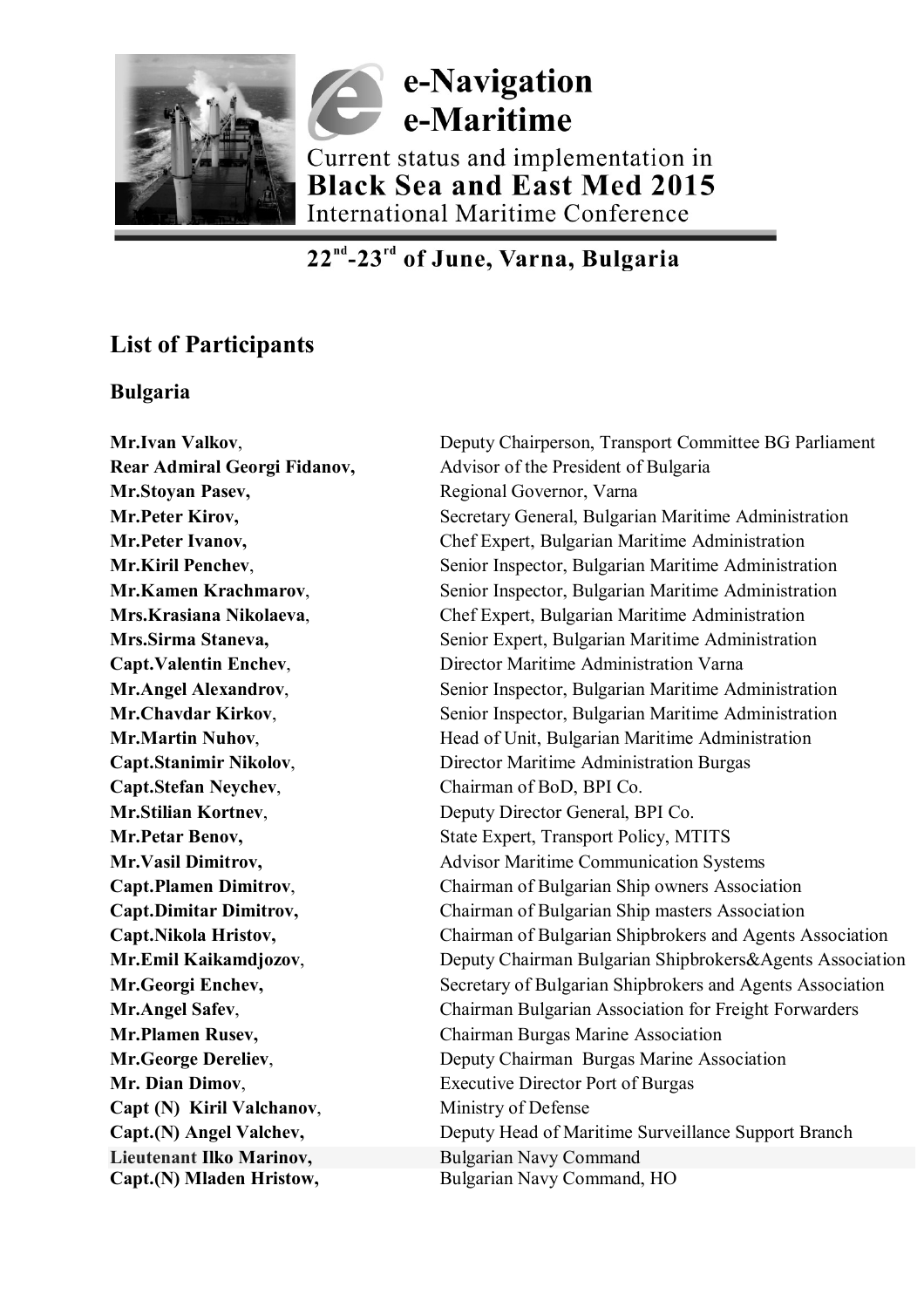**Mr. Ivaylo Nikolov,** Senior Inspector RD BP Burgas **Mr. Nikolay Nikolov,** Senior Inspector RD BP Burgas **Mr.Lachezar Lazarov, <br>
Head Customs Agency Varna Mr.Branimir Radanov, School Head Customs Agency Varna Mr.Nikolai Apostolov, School Benuty Gen. Director EA RA Capt.(N) Boyan Mednicarov,** Rector Naval Academy **Capt.(N) Kalin Kalinov,** Vice-Rector Naval Academy **Mr.Chavdar Alexsandrov, Naval Academy Capt.(N) Nedko Dimitrov,** Naval Academy **Mr.Ivaylo Ivanov,** Technical University **Mr.Damyan Gilev,** Head "Navigation", BMTC **Mr.Tsvetomir Varbanov**, **Head "Simulators" BMTC Mrs.Julia Doseva,** Head "Education" BMTC **Mr.Peter Petrov, DPA IHB Shipping Capt..Stoyan Shtarbakov,** President Union Group Ltd. **Mr.Jordan Draganchev,** Trade Director, TechnoLogica **Mr.Ivan Simeonov,** Head Projects, TechnoLogica **Mr. Vladimir Mihajlov**, Tcherno More Co. **Mr.Dimitar Vasilev, Bulgarian Business Forums Mr.Galin Dimitrov.** IT Investor **Mr.Ivelin Ivanov**, CEO, 158 LTD

**Capt.(N) Nikolay Liaskovski,** Bulgarian Navy Command HO **Mr.Victor Atanassov,** Director ICT Ministry of Education **Mr. Nikolay Minchey,** Dean Marine Sciences and Navigation Faculty **Capt.(R)Chavdar Ormanov,** Head of Department Navigation, TU Varna **Mr.Angel Stanev,** Manager East Europe, VSTEP-TU Varna **Mr.Delyan Sherev,** Training Manager, Navigation Maritime Bulgare **Mr.Ivelin Ganchev,** Expert Navigation Maritime Bulgare Capt.Pancho Panchev, Technical Director Union Group **Capt.Stefan Bojilov,** Deputy Director Trimpex Union Ltd.